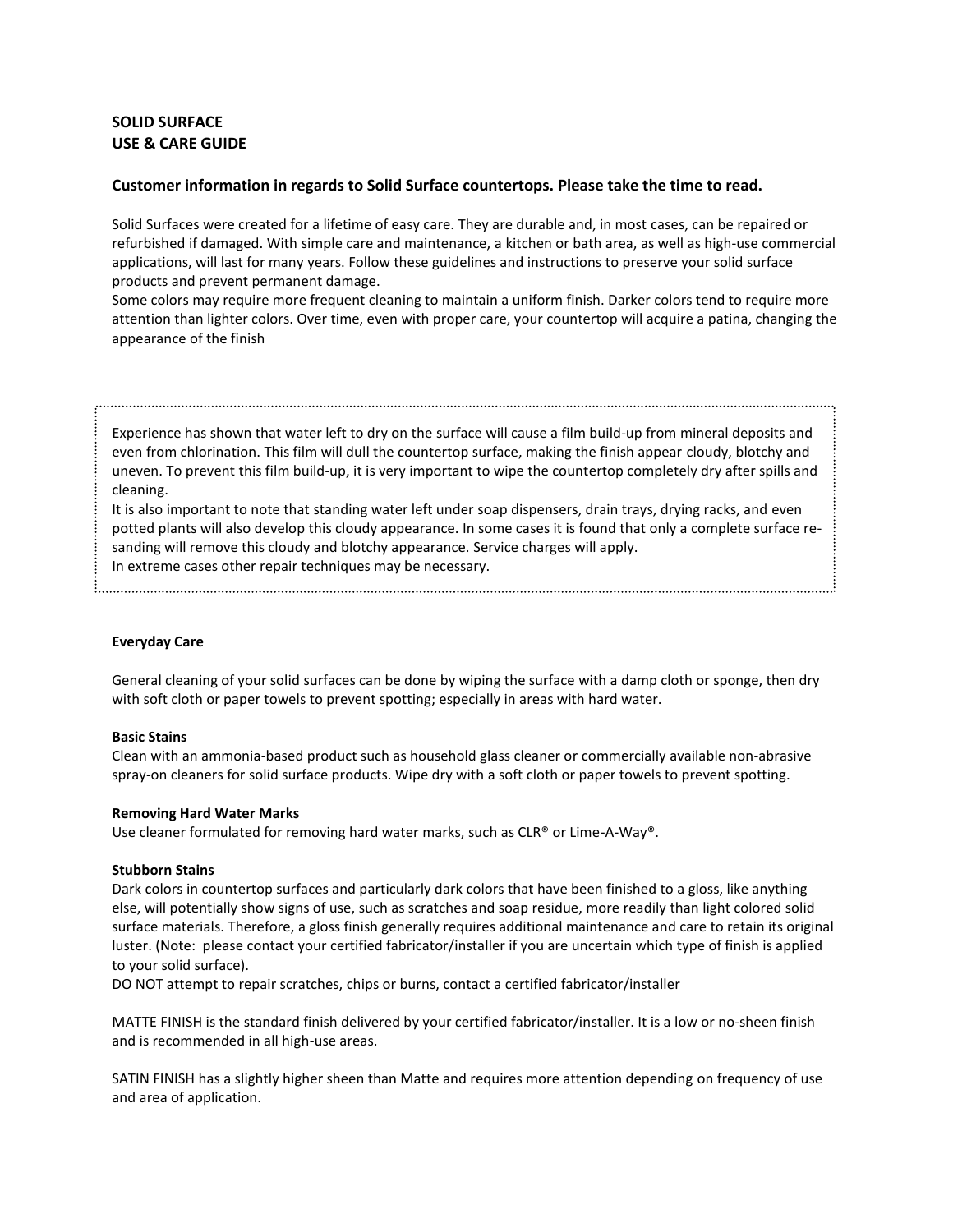| Lightly scrub surface in a small circular motion with a wet sponge and soapy water over stain. |                                                                                                                                      |
|------------------------------------------------------------------------------------------------|--------------------------------------------------------------------------------------------------------------------------------------|
| Darker Color                                                                                   | Darker colors tend to require more attention than lighter colors.<br>Scrubbing too aggressively may actually reduce the gloss level. |

GLOSS FINISH is a higher and reflective sheen that requires additional care and maintenance. DO NOT USE ABRASIVE CLEANSERS AND PADS OF ANY TYPE ON A GLOSS FINISH.

| Spray a non-abrasive product such as Formula 409 <sup>®</sup> over stain and wait for a couple of minutes.<br>Then, scrub in a small circular motion with a wet sponge. |                                                                                                                                                                                |
|-------------------------------------------------------------------------------------------------------------------------------------------------------------------------|--------------------------------------------------------------------------------------------------------------------------------------------------------------------------------|
| Darker Color                                                                                                                                                            | Darker colors tend to require more attention than lighter colors.<br>Scrubbing too aggressively may actually reduce the gloss level.<br>Do not use abrasive cleansers, or pads |

After completing the above procedure, rinse with clear water and wipe dry with a soft cloth or paper towels to prevent spotting.

#### **Preventing Damage**

Minor damage that may accidentally occur is most often repairable by a certificated fabricator/installer. However, be sure to follow these guidelines to prevent damage to your surface:

# **HEAT: DO NOT PLACE HOT COOKWARE DIRECTLY ON SURFACE.**

Solid Surfaces have excellent heat resistant properties compared to other countertop materials. However, placing hot pans, as well as some heat generating appliances such as electric grills or deep-fryers, can damage the surface. Always use a hot pad or a trivet with rubber or felt feet with a minimum ¼" legs to protect the surface. Avoid subjecting Solid Surfaces to extreme hot temperatures.

#### **CHEMICALS:**

Avoid Strong Chemicals Some chemicals are not compatible with Solid Surfaces. Avoid surface contact with: Strong chlorinated solvents Chloroform Ketones Methylene chloride (paint removers) Very strong acids such as concentrated sulfuric and hydrochloric acids Acid drain cleaners should not be used. Paint Removers, acetone, and oven cleaners Surfaces exposed to these agents should be promptly flushed with water. Contact for even a short period of time can cause surface damage, spots, or staining. Severe damage caused by incompatible chemical contact will require professional repair.

Contact your certified fabricator/installer for assistance.